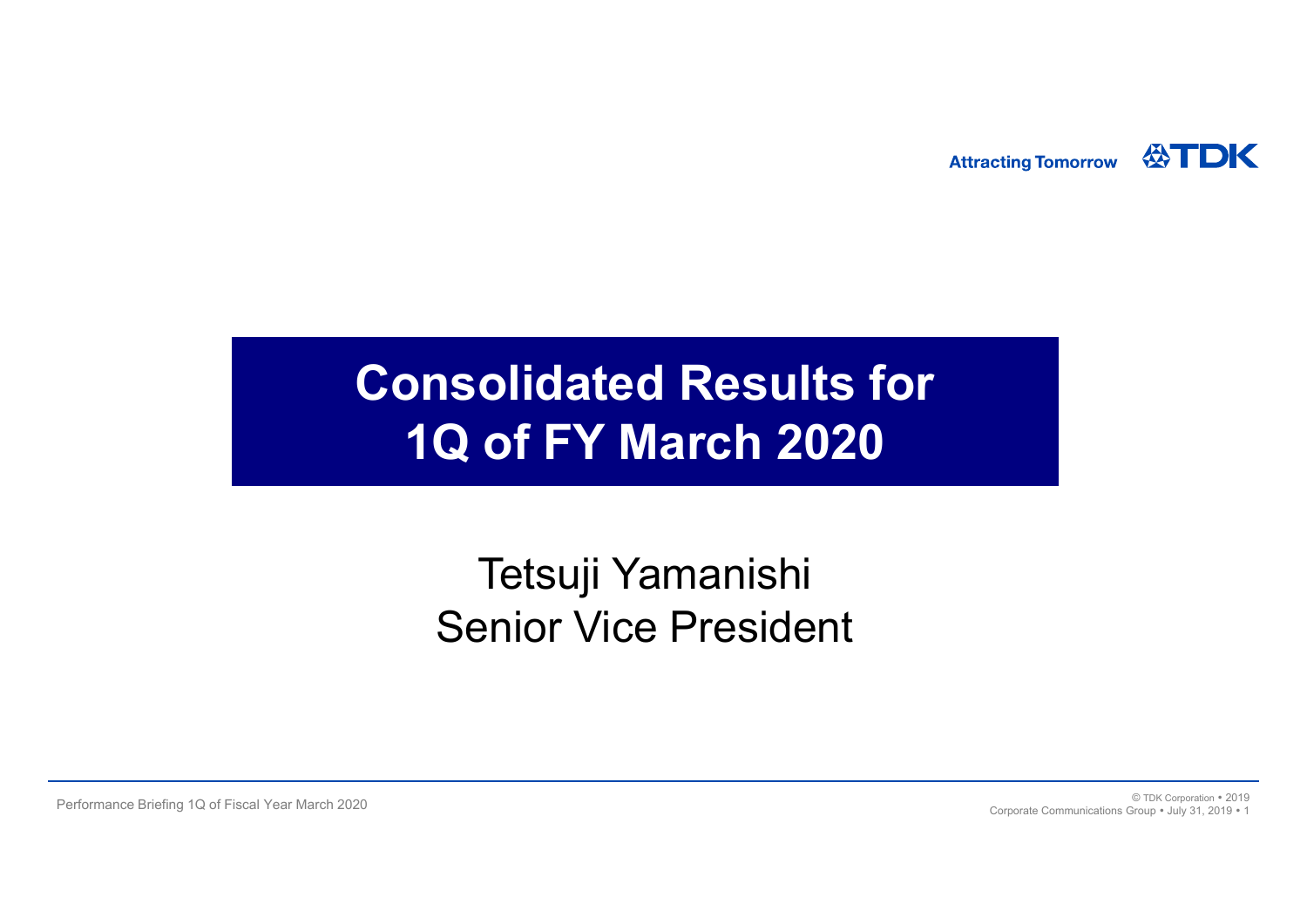#### **Key points concerning earnings for 1Q of FY March 2020 Attracting Tomorrow**

●**Delivered mostly the same level of net sales and operating income as in 1Q of FY March 2019, despite the impact of global economic deceleration due to escalation of trade friction between the U.S. and China.**

¬ Net sales decreased 1.8% year on year. Operating income declined 1.6% year on year.

- ¬ Sales to the ICT market surpassed initial expectations, increasing year on year. Rechargeable Batteries drove the Company's overall earnings, with the growth in sales for use in smartphones.
- ¬ Sales declined year on year in line with a lower-than-expected level of demand due to worsening conditions surrounding demand for automobiles and industrial equipment in the Chinese market. In the Passive Components segment, TDK posted lower earnings on lower sales. In the Sensor Application Products segment, the Company posted lower earnings on lower sales due to lackluster sales to the automotive market.
- ¬ The outlook remains uncertain for 2Q onward due to the impact of global economic deceleration. TDK will focus on achieving the Medium-Term Plan targets by steadily executing various initiatives.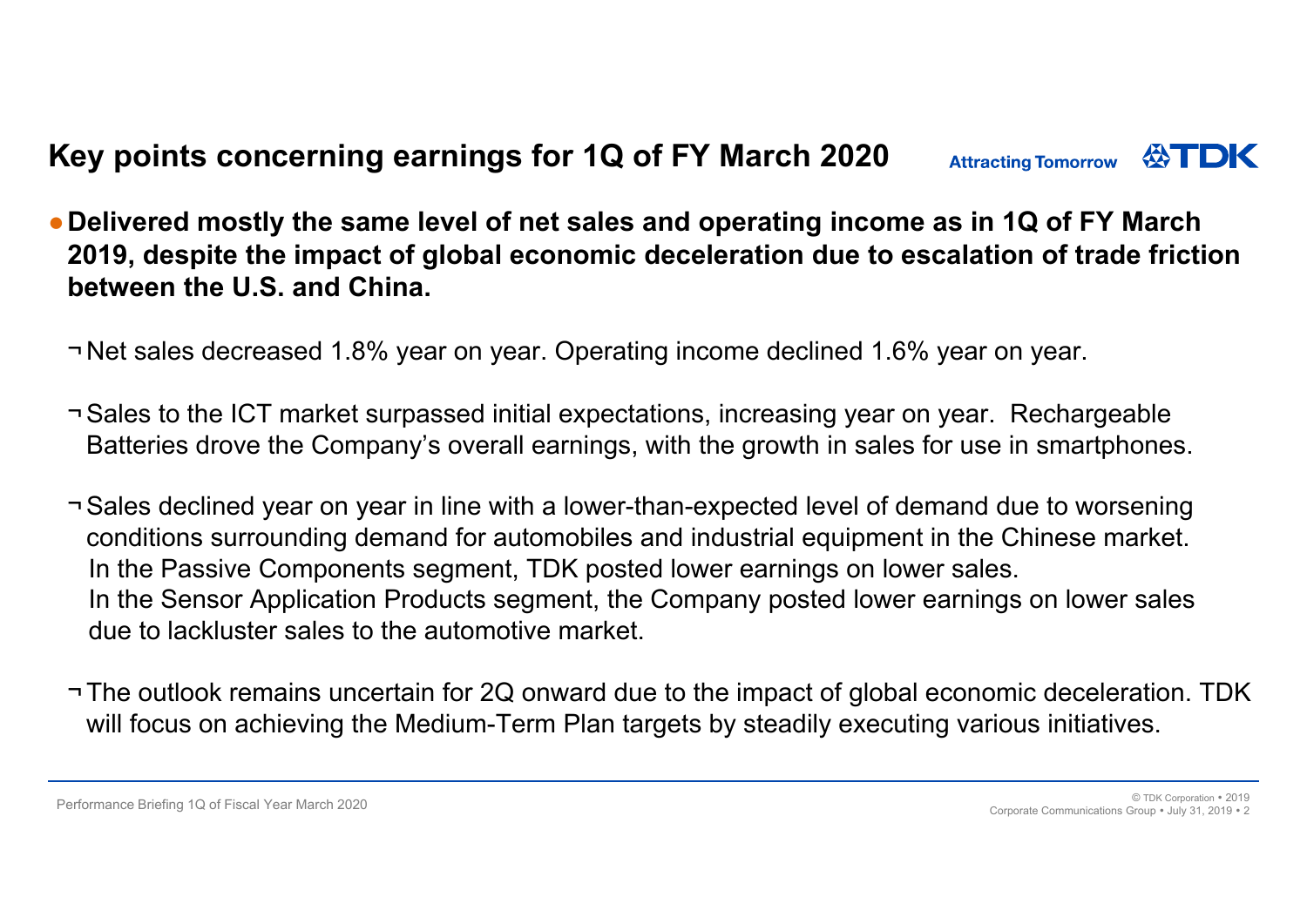### **Consolidated results for 1Q of FY March 2020**



|                                | FY March 2019                                        | FY March 2020     | <b>Change</b>       |               |  |
|--------------------------------|------------------------------------------------------|-------------------|---------------------|---------------|--|
| (Yen billions)                 | <b>1Q results</b>                                    | <b>1Q results</b> | <b>Yen billions</b> | $\frac{9}{6}$ |  |
| <b>Net sales</b>               | 343.1                                                | 336.8             | (6.3)               | $-1.8$        |  |
| <b>Operating income</b>        | 25.4                                                 | 25.0              | (0.4)               | $-1.6$        |  |
| <b>Operating income margin</b> | 7.4%                                                 | 7.4%              | $+0.0$ pt           |               |  |
| Income before income taxes     | 23.7                                                 | 24.7              | 1.0                 | 4.2           |  |
| <b>Net income</b>              | 16.2                                                 | 15.6              | (0.6)               | $-3.7$        |  |
| Earning per share (JPY)        | 128.29                                               | 123.43            |                     |               |  |
| US\$ (JPY)                     | 109.09                                               | 110.10            | Depreciated by 0.9% |               |  |
| Ex-rate<br>EURO (JPY)          | 130.16                                               | 123.57            | Appreciated by 5.1% |               |  |
| Ex-rate impact to net sales &  | Net sales: Decreased by about 3.9 billion Yen        |                   |                     |               |  |
| operating income               | Operating income: Increased by about 0.6 billion Yen |                   |                     |               |  |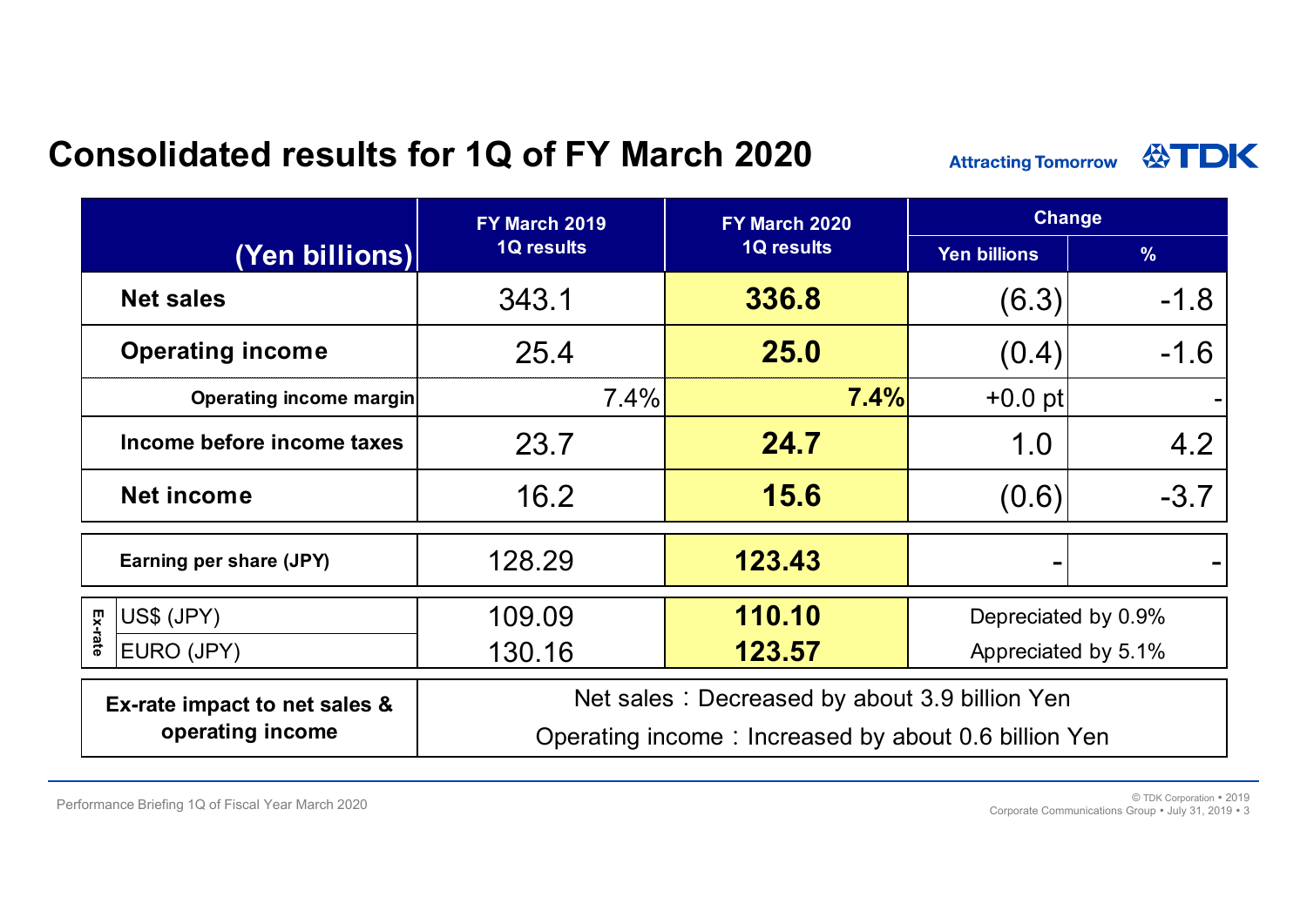## **1Q results - Passive Components segment**



**Net sales 98.3 billion yen (down 12.8% year on year) Operating income 10.3 billion ven (down 26.4% year on year)** 

#### ● **Ceramic Capacitors**

- ¬ Sales decreased and operating income increased year on year.
- ¬ Sales increased to the automotive and the ICT markets, while decreased to the industrial equipment market and distributors.

**Attracting Tomorrow** 

#### ● **Aluminum Electrolytic Capacitors and Film Capacitors**

- ¬ Sales and operating income decreased year on year.
- ¬ Sales decreased mainly to the automotive and the industrial equipment markets.

### ● **Inductive Devices**

- ¬ Sales and operating income decreased year on year.
- ¬ Sales decreased mainly to the automotive market and distributors.

#### ● **High-Frequency Components**

- ¬ Sales increased year on year.
- ¬ Sales increased to the ICT market.
- **Piezoelectric Material Products and Circuit Protection Components**
	- ¬ Sales and operating income decreased year on year.
	- ¬ Sales decreased mainly to the automotive and the industrial equipment markets.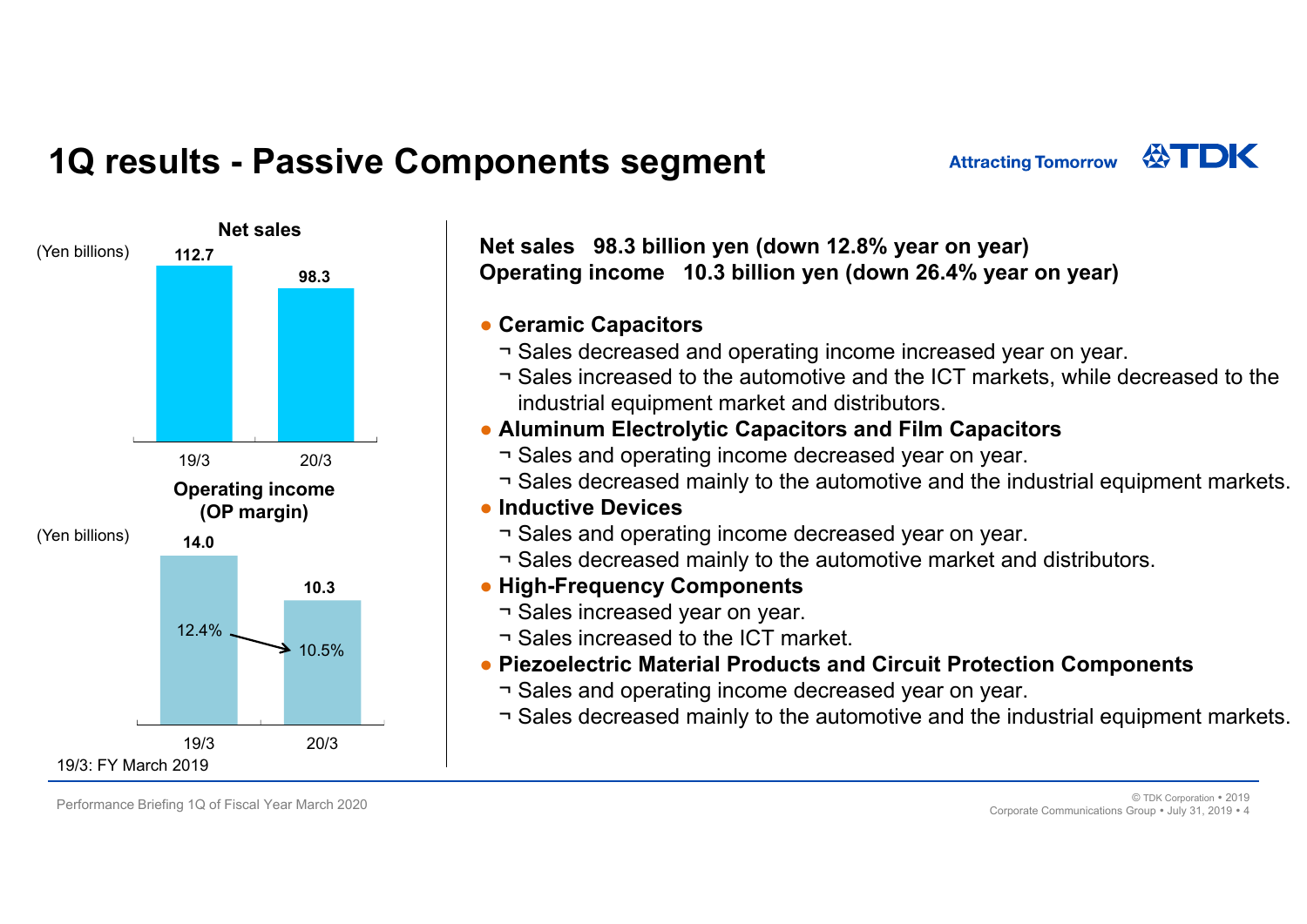### **1Q results - Sensor Application Products segment**



**Net sales 18.1 billion yen (down 4.2% year on year) Operating loss -7.0 billion yen (up ―% year on year)**

#### ● **Sensors**

- ¬ Sales and operating income decreased year on year.
- ¬ Sales of Magnetic Sensors (Hall Sensors) decreased to the automotive market.
- ¬ Sales of MEMS Sensors increased due to the expansion in the customer base.

**ATDK** 

**Attracting Tomorrow**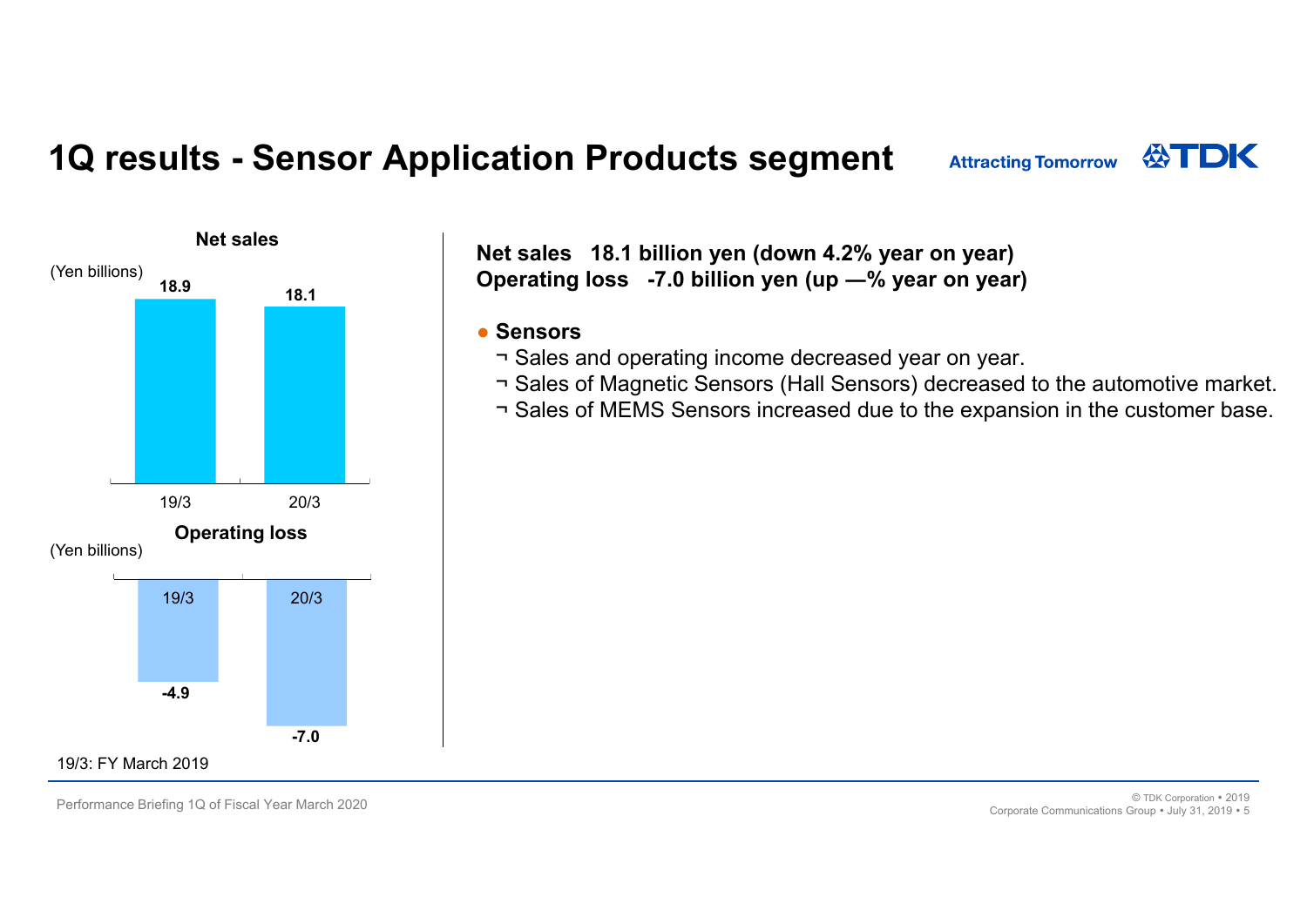### **1Q results - Magnetic Application Products segment** Attracting Tomorrow  $\bigotimes$ TDK



**Net Sales 55.5 billion yen (down 21.3% year on year) Operating income 3.3 billion yen (down 5.7% year on year)**

#### ● **HDD Heads and HDD Suspension Assemblies**

¬ Sales and operating income decreased year on year.

#### ● **Magnets**

- ¬ Sales decreased year on year.
- ¬ Sales decreased to the industrial equipment market.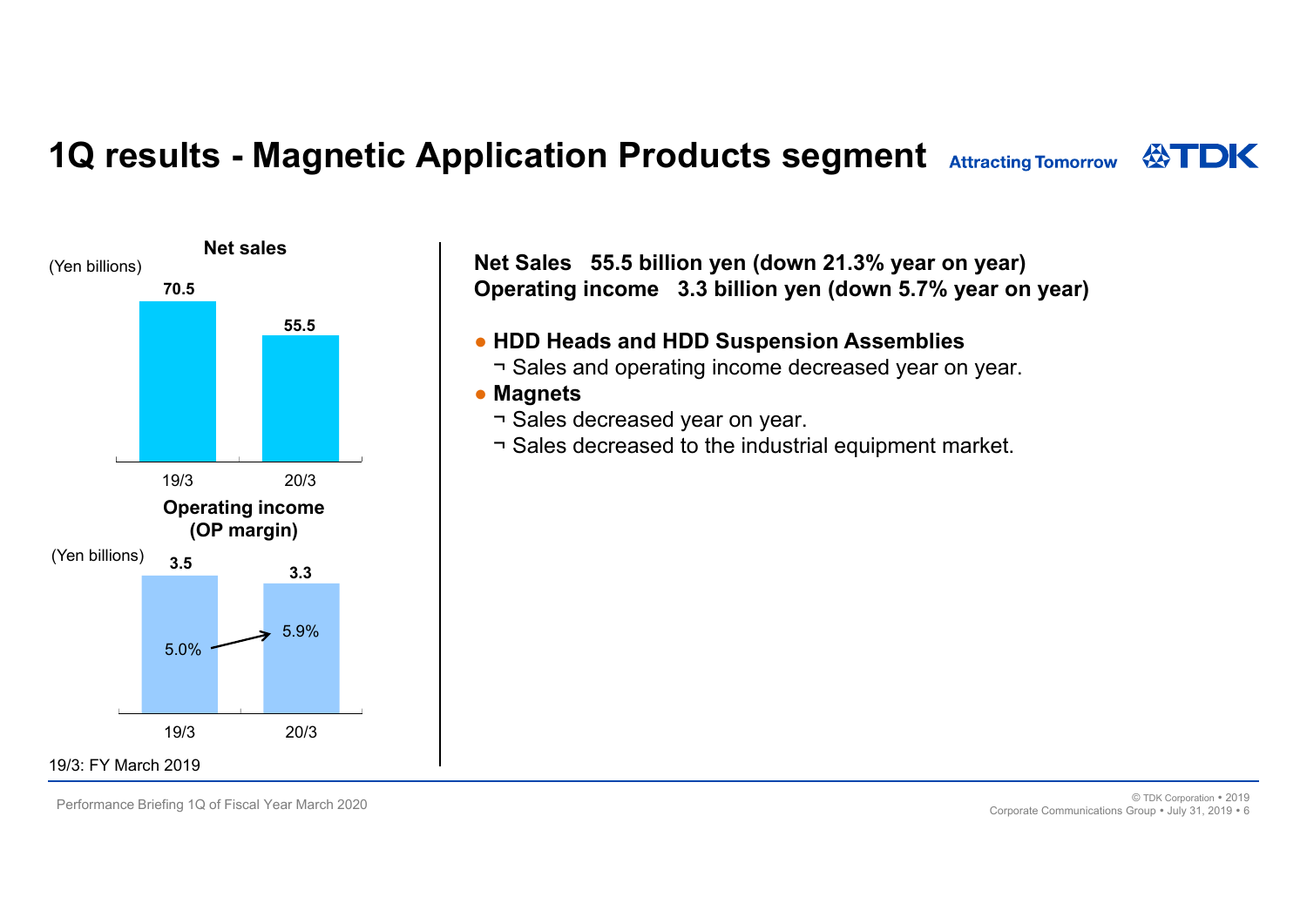## **1Q results - Energy Application Products segment**



**Net Sales 144.5 billion yen (up 15.0% year on year) Operating income 26.5 billion yen (up 26.2% year on year)**

#### ● **Energy Devices (Rechargeable Batteries)**

- ¬ Sales and operating income increased year on year.
- ¬ Sales to the ICT market expanded.
- ¬ Sales of mini cells increased in addition to sales for smartphones, tablets, and laptops.
- **Power Supplies**

¬ Sales and operating income of Power Supplies for industrial equipment decreased year on year.

**ATDK** 

**Attracting Tomorrow**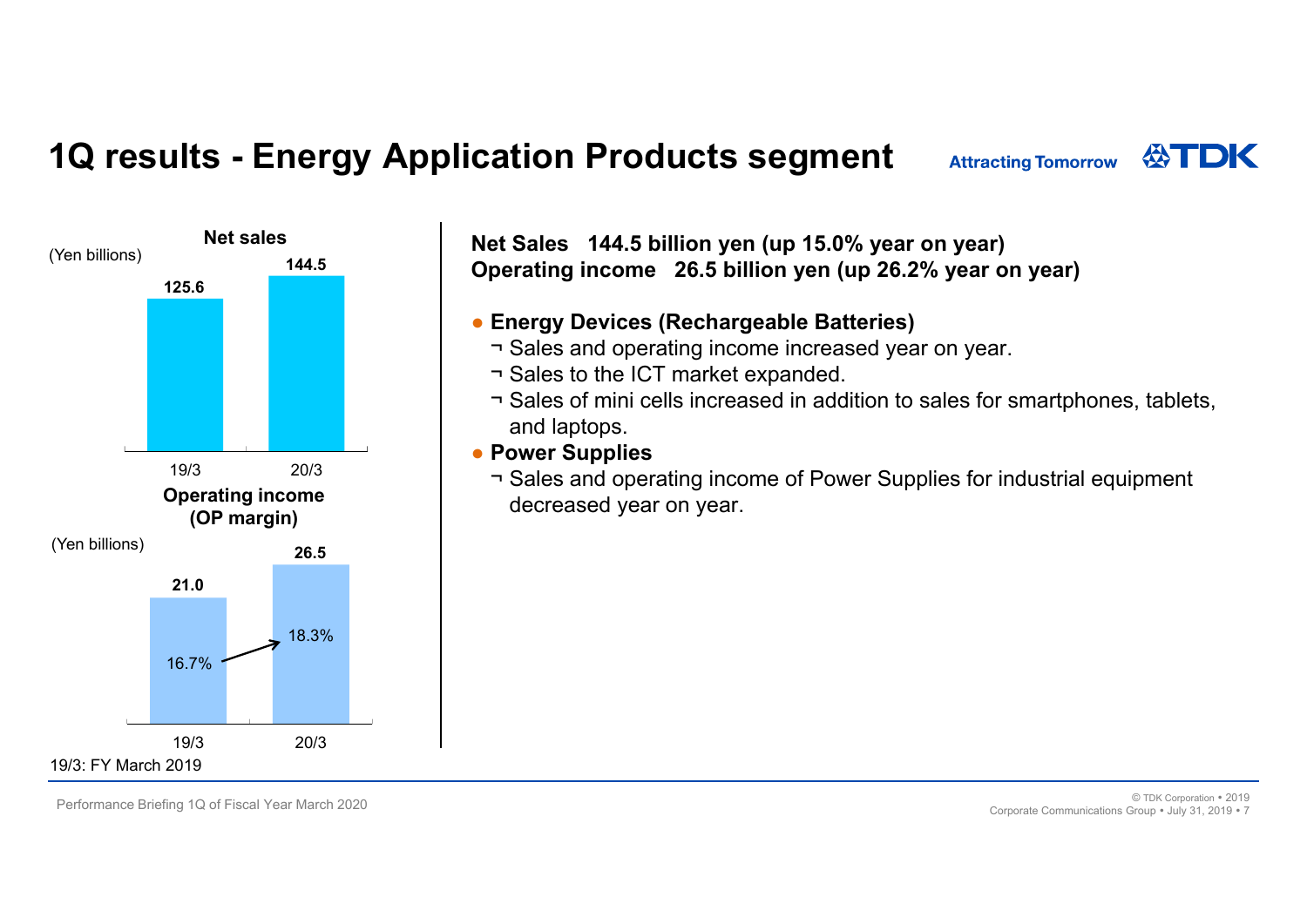### **Quarterly results by segment**

公TDK **Attracting Tomorrow** 

|                  |                                      | 1Q of<br>FY March 2019 | 4Q of<br>FY March 2019 | 1Q of<br>FY March 2020 | <b>YoY</b> change<br>$(C)-(A)$ |         | QoQ change<br>$(C)-(B)$ |               |
|------------------|--------------------------------------|------------------------|------------------------|------------------------|--------------------------------|---------|-------------------------|---------------|
|                  | (Yen billions)                       | (A)<br>(B)<br>(C)      |                        |                        | <b>Yen billions</b>            | $\%$    | Yen billions            | $\frac{9}{6}$ |
| <b>Net sales</b> | Capacitors                           | 44.5                   | 42.3                   | 39.3                   | (5.2)                          | $-11.7$ | (3.0)                   | $-7.1$        |
|                  | <b>Inductive Devices</b>             | 38.9                   | 34.3                   | 34.1                   | (4.8)                          | $-12.3$ | (0.2)                   | $-0.6$        |
|                  | <b>Other Passive Components</b>      | 29.3                   | 25.3                   | 24.8                   | (4.5)                          | $-15.4$ | (0.5)                   | $-2.0$        |
|                  | <b>Passive Components</b>            | 112.7                  | 101.9                  | 98.3                   | (14.4)                         | $-12.8$ | (3.6)                   | $-3.5$        |
|                  | <b>Sensor Application Products</b>   | 18.9                   | 17.3                   | 18.1                   | (0.8)                          | $-4.2$  | 0.8                     | 4.6           |
|                  | <b>Magnetic Application Products</b> | 70.5                   | 60.5                   | 55.5                   | (15.0)                         | $-21.3$ | (5.0)                   | $-8.3$        |
|                  | <b>Energy Application Products</b>   | 125.6                  | 111.8                  | 144.5                  | 18.9                           | 15.0    | 32.7                    | 29.2          |
|                  | <b>Other</b>                         | 15.4                   | 17.6                   | 20.4                   | 5.0                            | 32.5    | 2.8                     | 15.9          |
|                  | <b>Total</b>                         | 343.1                  | 309.1                  | 336.8                  | (6.3)                          | $-1.8$  | 27.7                    | 9.0           |
|                  | <b>Passive Components</b>            | 14.0                   | 13.3                   | 10.3                   | (3.7)                          | $-26.4$ | (3.0)                   | $-22.6$       |
|                  | <b>Sensor Application Products</b>   | (4.9)                  | (7.2)                  | (7.0)                  | (2.1)                          |         | 0.2                     |               |
|                  | <b>Magnetic Application Products</b> | 3.5                    | 4.8                    | 3.3                    | (0.2)                          | $-5.7$  | (1.5)                   | $-31.3$       |
|                  | <b>Energy Application Products</b>   | 21.0                   | 12.1                   | 26.5                   | 5.5                            | 26.2    | 14.4                    | 119.0         |
|                  | <b>Other</b>                         | (1.0)                  | (2.8)                  | 0.3                    | 1.3                            |         | 3.1                     |               |
| Operating income | Sub total                            | 32.5                   | 20.3                   | 33.4                   | 0.9                            | 2.8     | 13.1                    | 64.5          |
|                  | <b>Corporate and eliminations</b>    | (7.1)                  | (7.4)                  | (8.4)                  | (1.3)                          |         | (1.0)                   |               |
|                  | <b>Total</b>                         | 25.4                   | 12.9                   | 25.0                   | (0.4)                          | $-1.6$  | 12.1                    | 93.8          |
|                  | Operating income margin              | 7.4%                   | 4.2%                   | 7.4%                   | $+0.0pt$                       |         | $+3.2pt$                |               |
|                  | US\$ (JPY)                           | 109.09                 | 110.23                 | 110.10                 |                                |         |                         |               |
| Ex-rate          | EURO (JPY)                           | 130.16                 | 125.18                 | 123.57                 |                                |         |                         |               |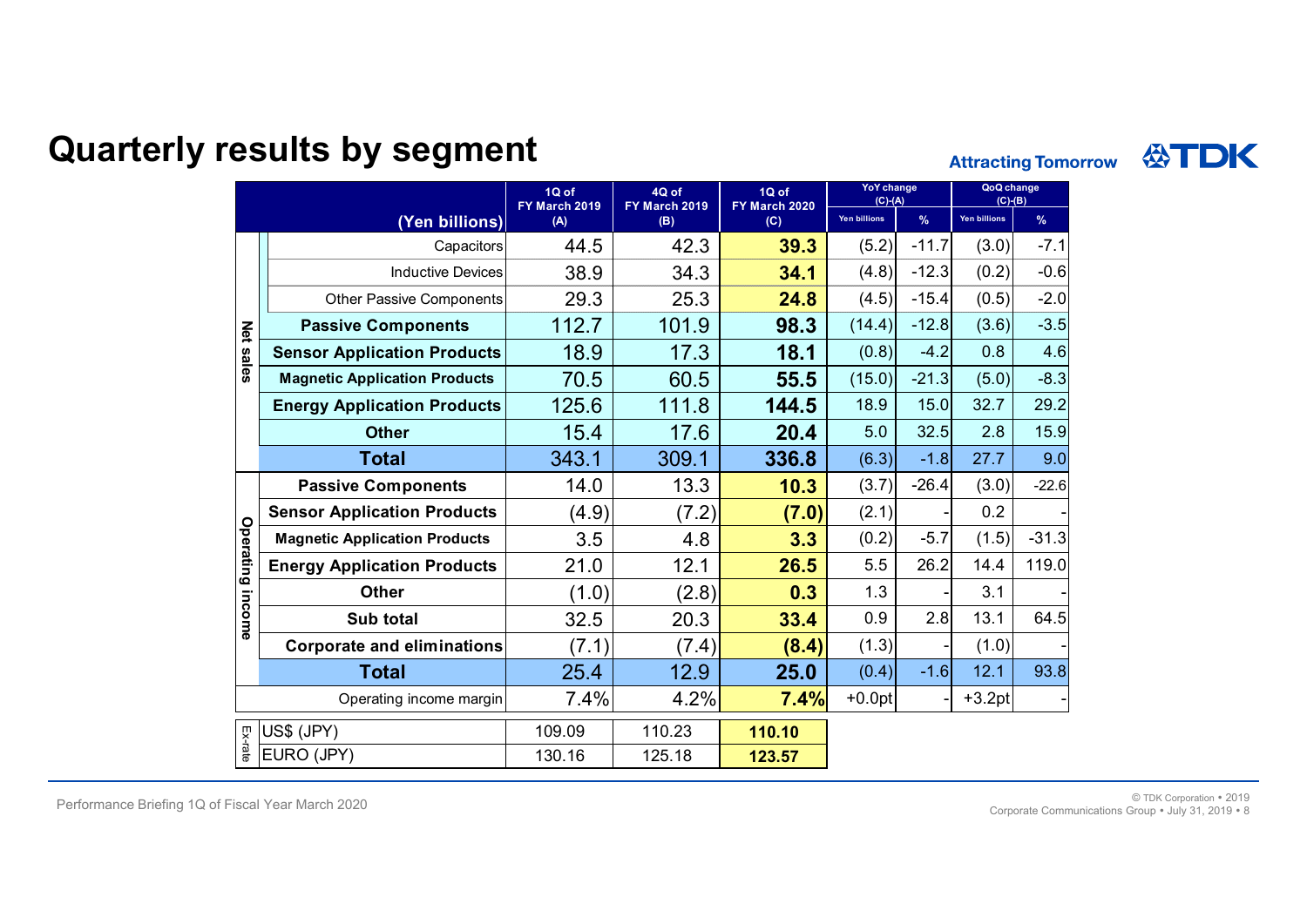### **Breakdown of operating income changes**

**Attracting Tomorrow** 

公TDK

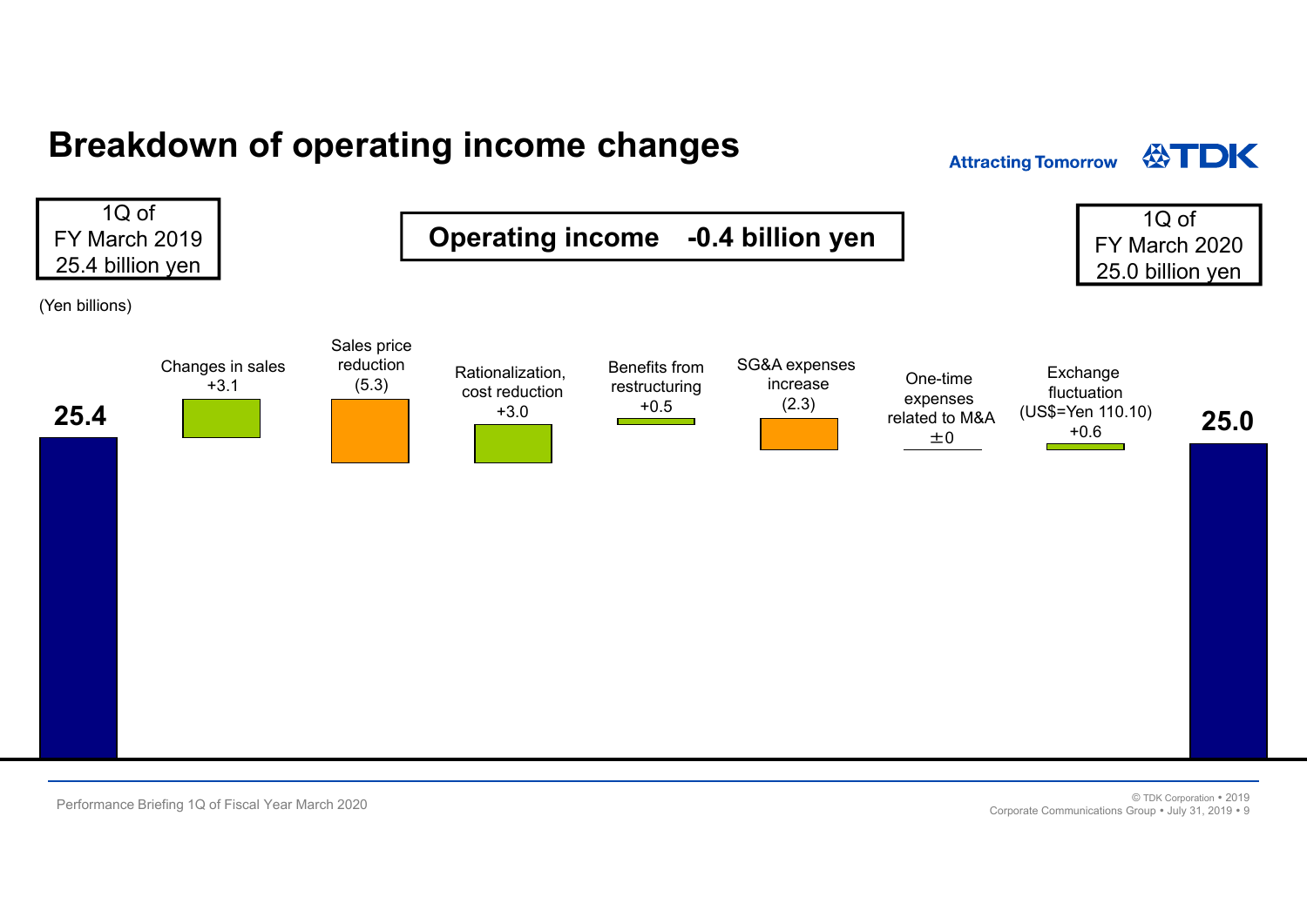#### **Projections for 2Q of FY March 2020 - Image of changes in sales**



(Yen billions)

| <b>Segment</b>                                 | <b>1Q of FY March 2020</b> | <b>2Q projections</b><br>(QoQ change)        |
|------------------------------------------------|----------------------------|----------------------------------------------|
| <b>Passive Components</b>                      | 98.3                       | $+8$ ~+11%                                   |
| <b>Sensor Application</b><br><b>Products</b>   | 18.1                       | $+14$ ~+17%                                  |
| <b>Magnetic Application</b><br><b>Products</b> | 55.5                       | $+2 \sim +5\%$                               |
| <b>Energy Application</b><br><b>Products</b>   | 144.5                      | $+12$ ~+15%                                  |
| <b>Other</b>                                   | 20.4                       |                                              |
| <b>Total</b>                                   | 336.8                      | $+8$ ~+11%                                   |
| US\$(JPY)<br>EURO(JPY)                         | 110.10<br>123.57           | <b>Forex assumptions</b><br>108.00<br>122.00 |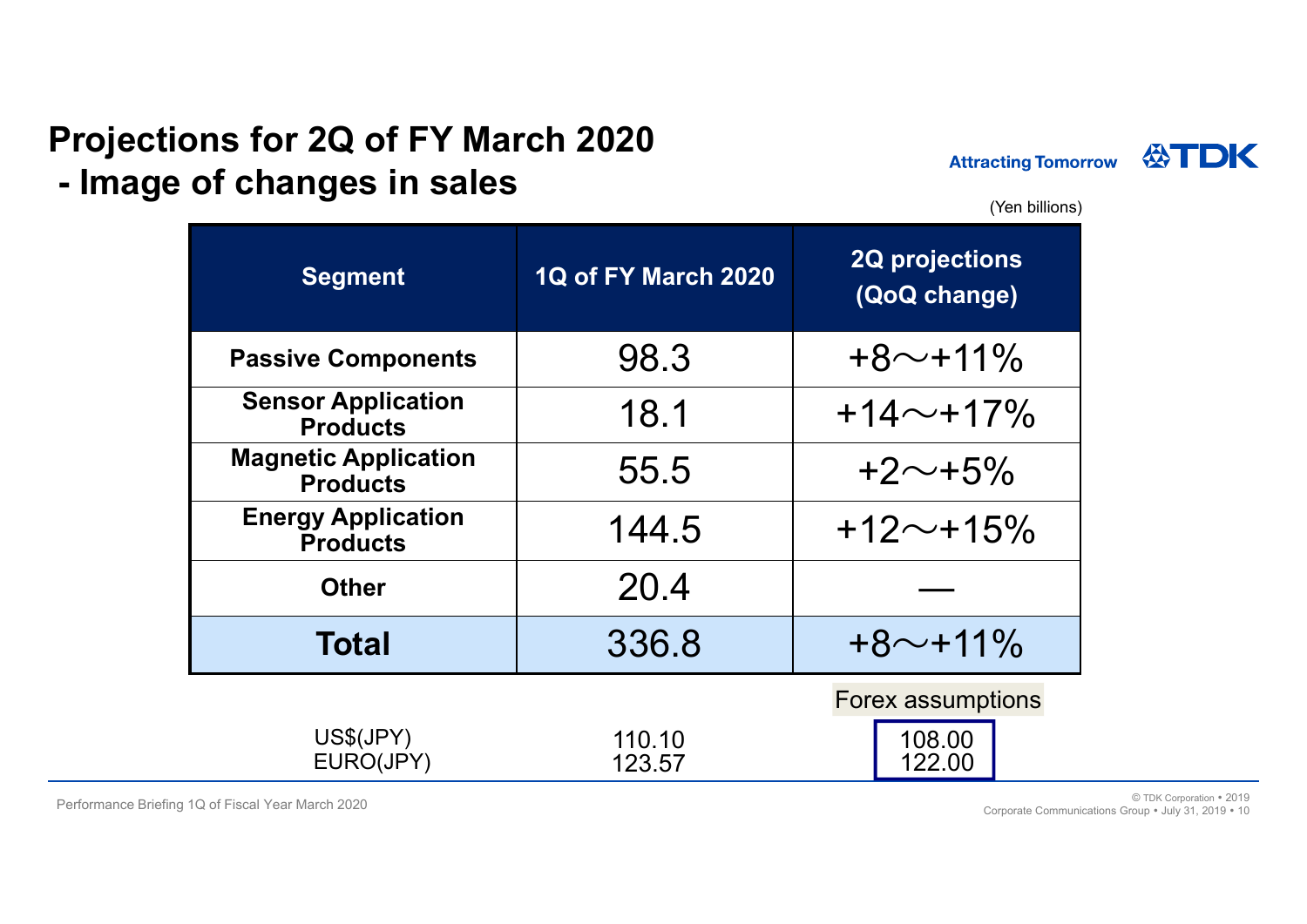### **FY March 2020 full year / dividend projections**

**Attracting Tomorrow** 

|                                 |                                      | FY March 2019                                   | FY March 2020                                             | <b>YoY change</b>   |      |  |
|---------------------------------|--------------------------------------|-------------------------------------------------|-----------------------------------------------------------|---------------------|------|--|
|                                 | (Yen billions)                       | full year results                               | full year projections<br>(announced on Apr. 26, 2019)     | <b>Yen billions</b> | $\%$ |  |
|                                 | <b>Net sales</b>                     | 1,381.8                                         | 1,420.0                                                   | 38.2                | 2.8  |  |
|                                 | <b>Operating income</b>              | 107.8                                           | 120.0                                                     | 12.2                | 11.3 |  |
|                                 | <b>Operating income margin</b>       | 7.8%                                            | 8.5%                                                      | $+0.7$ pt           |      |  |
|                                 | Income before income taxes           | 115.6                                           | 118.0                                                     | 2.1<br>2.4          |      |  |
|                                 | Net income                           | 82.2                                            | 84.0                                                      | 2.2<br>1.8          |      |  |
|                                 | <b>Earning per share (JPY)</b>       | 651.02                                          | 665.11                                                    |                     |      |  |
|                                 | Dividends (JPY)                      | 1st half: $80$<br>2nd half: $80$<br>Annual: 160 | <b>1st half: 90</b><br>2nd half: 90<br><b>Annual: 180</b> |                     |      |  |
|                                 | US\$ (JPY)                           | 110.94                                          | 108.00                                                    |                     |      |  |
| Ex-rate                         | EURO (JPY)                           | 128.48                                          | 122.00                                                    |                     |      |  |
|                                 | <b>Capital expenditure</b>           | 173.6                                           | 200.0                                                     | 15.2<br>26.4        |      |  |
|                                 | <b>Depreciation and amortization</b> | 106.6                                           | 130.0                                                     | 22.0<br>23.4        |      |  |
| <b>Research and development</b> |                                      | 115.2                                           | 120.0                                                     | 4.8                 | 4.2  |  |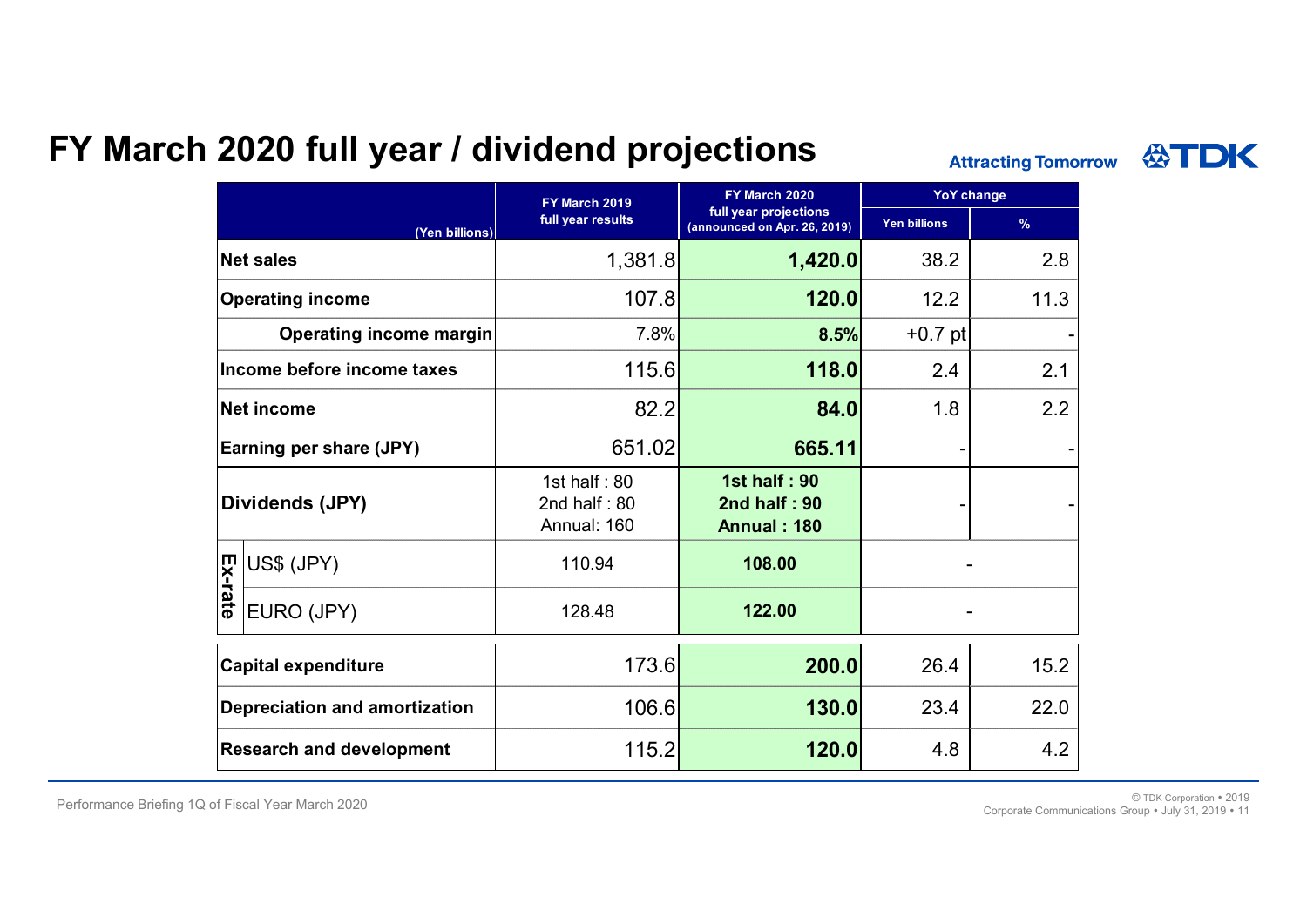### **Cautionary statements with respect to forward-looking statements**

This material contains forward-looking statements, including projections, plans, policies, management strategies, targets, schedules, understandings, and evaluations about TDK, or its group companies (TDK Group). These forward-looking statements are based on the current forecasts, estimates, assumptions, plans, beliefs, and evaluations of the TDK Group in light of the information currently available to it, and contain known and unknown risks, uncertainties, and other factors. The TDK Group therefore wishes to caution readers that, being subject to risks, uncertainties, and other factors, the TDK Group's actual results, performance, achievements, or financial position could be materially different from any future results, performance, achievements, or financial position expressed or implied by these forward-looking statements, and the TDK Group undertakes no obligation to publicly update or revise any forward-looking statements after the issue of this material except as provided for in laws and ordinances.

The electronics markets in which the TDK Group operates are highly susceptible to rapid changes, risks, uncertainties, and other factors that can have significant effects on the TDK Group including, but not limited to, shifts in technology, fluctuations in demand, prices, interest and foreign exchange rates, and changes in economic environments, conditions of competition, laws and regulations. Also, since the purpose of these materials is only to give readers a general outline of business performance, many numerical values are shown in units of a billion yen. Because original values, which are managed in units of a million yen, are rounded off, the totals, differences, etc. shown in these materials may appear inaccurate. If detailed figures are necessary, please refer to our financial statements and supplementary materials.

Performance Briefing 1Q of Fiscal Year March 2020 © TDK Corporation • 2019<br>219 ف Corporate Communications Group July 31, 2019 12